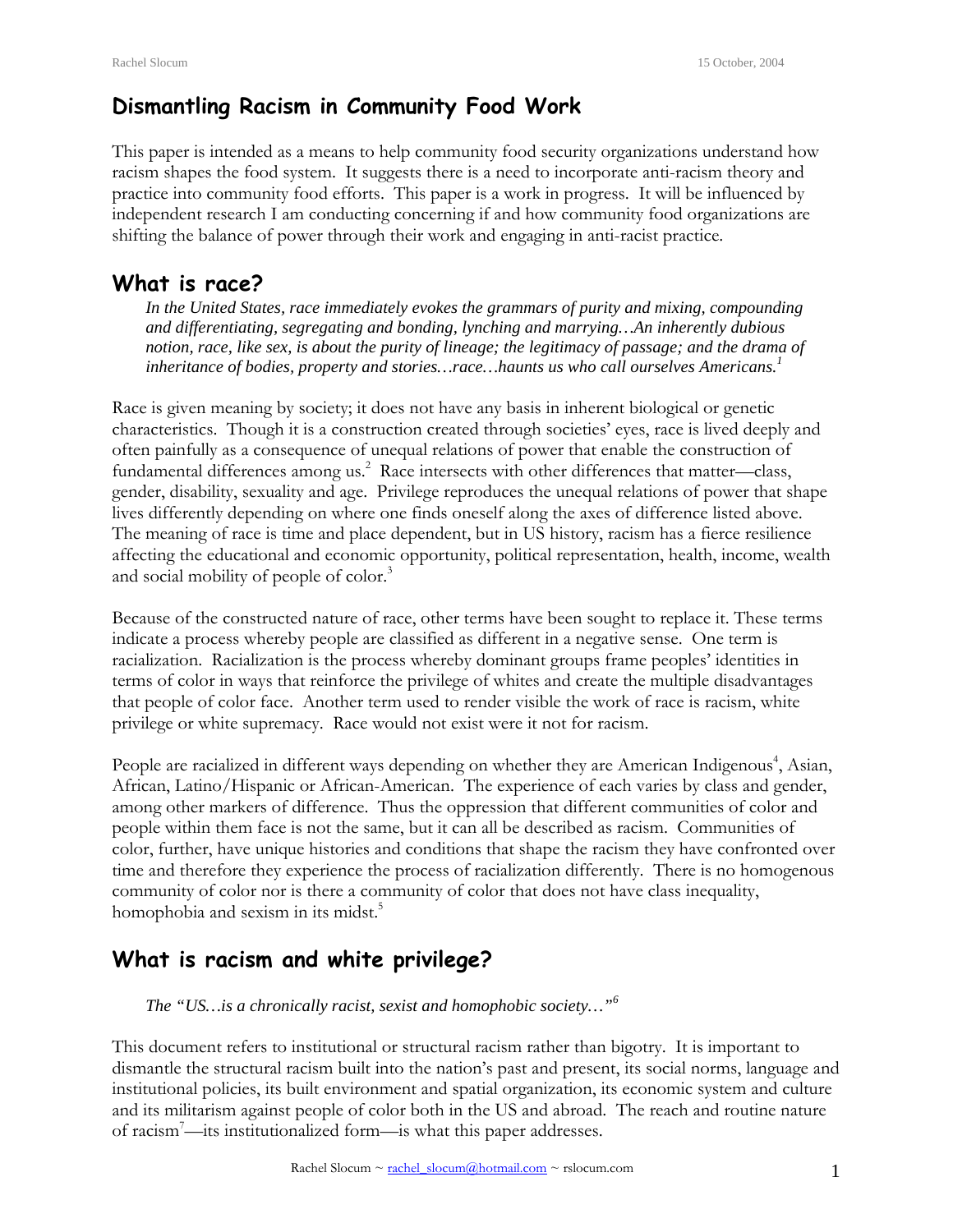Political theorist Cornel West famously noted, "[w]hiteness is a political category, parasitic on the construction of blackness."<sup>8</sup> Whiteness is the ideal against which 'of color' is measured. Whiteness needs something else to identify as 'not white' to claim its superiority. Whiteness has become the unaccountable, accepted norm. In other words, "[w]hiteness never has to speak its name, never has to acknowledge its role as an organizing principle in social and cultural relations."9 It does not have to recognize its own culture.

White privilege is the basis of racism. It preserves the privileges whites enjoy and is accorded to all whites regardless of income or nationality. Whites often do not acknowledge this privilege, that is, they do not recognize the benefits "they receive simply from being white and that their actions, without malicious intent, may undermine the well being of people of color."<sup>10</sup> The disadvantages people of color experience are not merely indicative of their disadvantage but are actually evidence of the preferences afforded whites.<sup>11</sup> While much is made of internalized oppression and attendant bad behavior, less attention is directed to the fact of internalized superiority. 12

White privilege is found in highly racialized societies that espouse racial equality but do not adopt measures in the interests of a racial equality that will abridge the privileges whites have.<sup>13</sup> Because no malice is involved in these decisions, "whites exonerate themselves of racist tendencies" even while they admit that racism exists.<sup>14</sup> However, all whites, because of the power and privilege that comes with whiteness, are racist.<sup>15</sup> Racism becomes invisible when policies are discussed in ways that suggest they are neutral. Privilege is reinforced and racism denied through 'color blind' policies, melting pot theories, discourses of quotas and racial preference as well as the ideologies of individualism and neoliberalism. It is strengthened by erasing some histories. While affirmative action for people of color is held up as unfair, for instance, whites fail to see the benefits of the affirmative action program they (especially men) have long enjoyed.<sup>16</sup> In each case, practices that reinforce white privilege are typically defended as fairly earned, "non racial",<sup>17</sup> or in the interests of the entire community.

# **How does racism shape the food system?**

*"…The whole white race is a monster who is always hungry and what he eats is land" Chiksika, elder brother of Tecumseh to Tecumseh, March 19, 177918* 

Food systems are the result of historical processes that should be recognized in the organizational analyses of community food groups. One starting point is the theft of land through the combined weapons of genocide of American Indigenous Nations and illegitimate treaties that enriched the US as a nation and white settlers individually.<sup>19</sup> Food insecurity through the loss of culturally important crops and cooking practices, the poisoning of fish stocks and the related diseases on reservations is linked to this history. Those who live on land that belongs to Native Nations live there through the privilege that extended first from being white and now from being American. The wealth of the nation was achieved through genocide and slavery within its own borders. The history of slavery and the years of struggle that continue in the wake of slavery should be recognized as intimately tied to white privilege and to those communities of color that experience food insecurity, do not own land, are politically disenfranchised and economically disadvantaged.

The systemic oppression that communities of color experience as a consequence of racism is a factor in food insecurity. Organizations intent on reducing food insecurity should consider the many ways in which racism reaches into the lives of people of color. Each community has a unique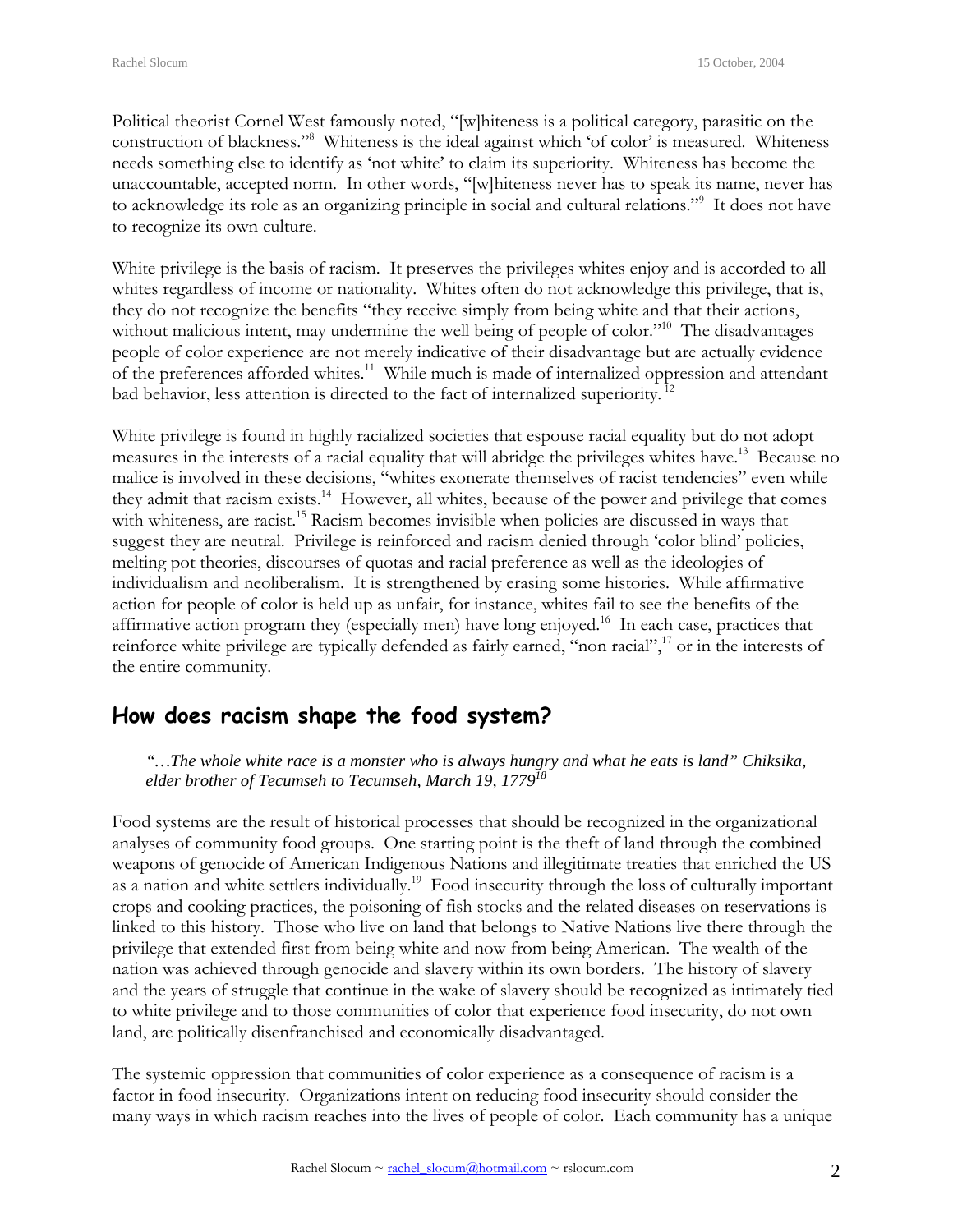history, but there are often similarities that extend across the US. For instance, racism has played and continues to play a role in the segregation of people of color into certain parts of cities and in white flight to the suburbs.<sup>20</sup> Racism was instrumental in razing vibrant communities and leaving, in its wake, parking lots, corner liquor stores and below code housing.<sup>21</sup> Racism plays a role in which communities local governments slated for urban renewal, the location of projects like roads, incinerators or convention centers and the flight of supermarkets, hospitals, jobs and revenue from low income neighborhoods of color. Racism has been supported by the decision-making institutions involved in these changes whether private corporations like banks or public institutions like the Federal Housing Administration.<sup>22</sup>

Structural racism is visible in the low numbers of children of color who graduate high school and go on to college.<sup>23</sup> It figures in the fact that while Black and Latino children account for about onethird of all children in the United States, they make up more than three-fourths of children living in severely distressed neighborhoods.<sup>24</sup> It is evident in the excess deaths<sup>25</sup> and the significantly higher incarceration rates of men of color relative to whites.<sup>26</sup> It is visible in high rates of suicide and death among the colonized peoples who make up indigenous nations.<sup>27</sup> The teaching of history in schools that glorifies, implicitly, the genocide of Native Nations is the foundation with which native children grow up. The psychological burden of being racialized day in and day out is a fact of life for people of color.

The force of white/male privilege is seen today in the numbers of whites in positions of power in the nonprofit and funding communities and in the halls of government. It is evident in who occupies the worst paid and most dangerous jobs in our society. Decision making structures, whether coalitions or committees, formal or informal, that do not have a process to truly represent the concerns of communities of color will result in democratically arrived at decisions that reflect the dominant society. The culture of white organizations must actively recognize racism within and without if they are to confront their internalized superiority and recognize the ways that superiority acts. Without such anti-racist practice, these organizations will not get or keep people of color as staff, have people of color leadership, hear the voices of the marginalized, amplify those divergent voices or know different ways of working. They will be able to continue to claim, 'we invited them, but they never came.'

The intersections of racism, class and gender are critical factors in the layers of disadvantage that people of color face. Racism, gender relations and class structure figure in the sanctioning of women of color on welfare when the fathers of babies are not on hand to sign birth certificates because they are in jail.<sup>28</sup> Racism's cumulative effect over time has been "the widespread disempowerment, disorganization and perpetuation of poverty" within communities of color.<sup>29</sup> Racism and poverty are intricately linked through the fact that people of color do not have control over the institutions and policies that directly affect their lives.<sup>30</sup> Gendered relations of power add another layer that make women of color uniquely oppressed. Gendered power contributes to the phenomenon of women and children constituting increasing numbers of households, lower salaries for the same work and thus greater economic and food insecurity. However, it may be easier for whites and white organizations to focus on class inequality rather than racism. Class inequality may be the most compelling analysis for white poverty, but it cannot explain the disproportionate number of people of color living in economic, physiological, psychological, social and political distress, nor other manifestations of white power.

The examples of the effect of structural racism are too numerous to adequately represent here. But data and analyses are available for community food organizations to consider should they decide it mattered to know.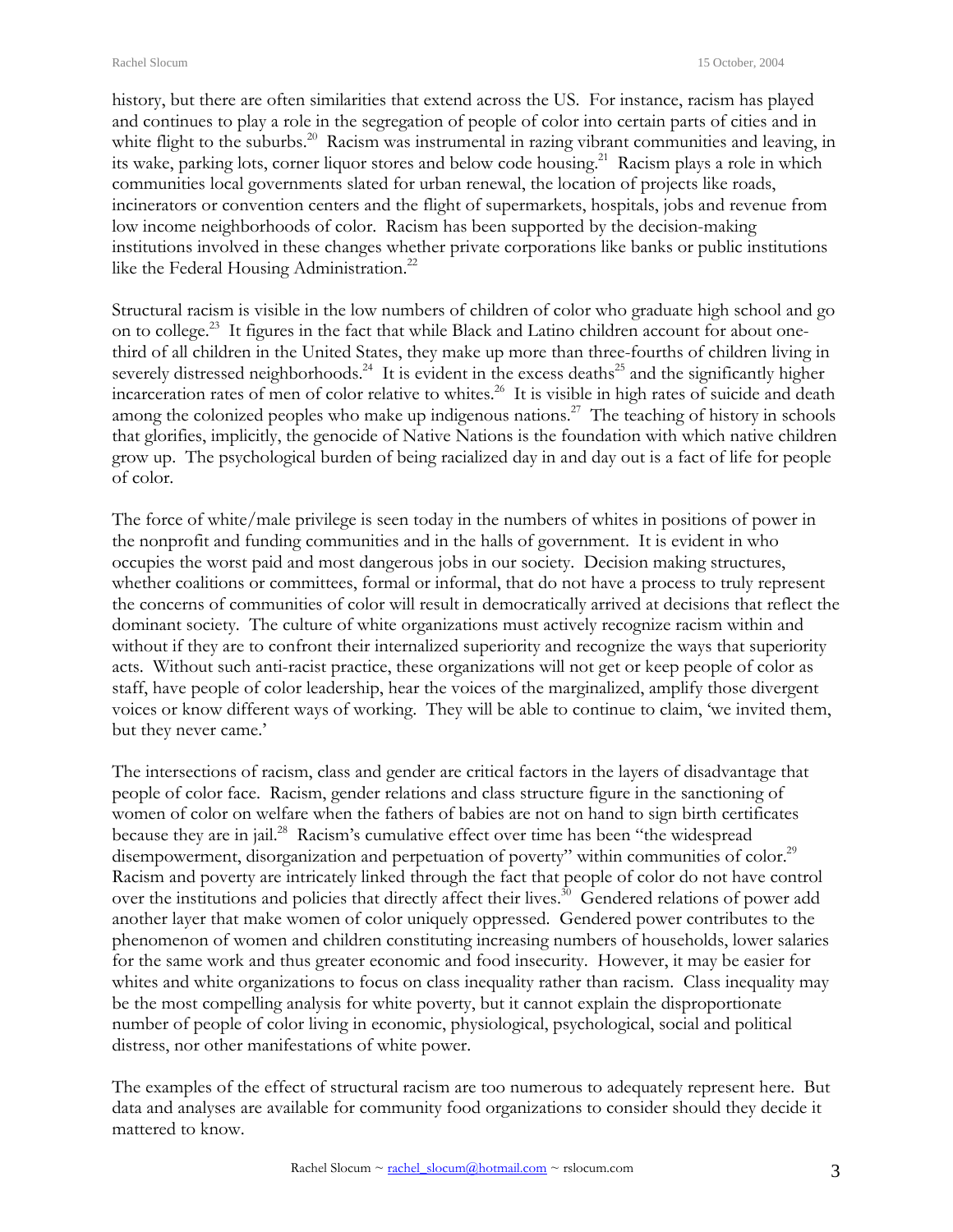# **Why should community food organizations address racism?**

*"…effective community change cannot happen unless those who would make change understand how race and racism function as a barrier to community, self-determination and self sufficiency."31*

Knowledge of the consequences of structural racism discussed above would suggest a different approach to working with communities of color, designing programs, conducting research, shaping budgets, making decisions, and promoting community food systems. It would suggest a profound appraisal of how organizations are accountable to the people they 'serve' through food assistance or community gardening. It would suggest a different practice vis à vis those communities that involves enabling community members to build power and pride. It would mean that rather than being "on the table",<sup>32</sup> low income people of color would be at the table, leading organizations or programs and playing a key role in shaping the policies and programs that affect their lives.

In the words of the Western States Center Dismantling Racism Project, "[r]acism is reflected in every institution and organization in the U.S.: social change groups are not exempt. The structures and cultures of community-based, grassroots groups reproduce the white privilege and racial oppression of the wider society. Whatever your social change mission, it is bound to fall short and to maintain the status quo as long as racism continues to flourish."33

It is critical that organizations undertake an analysis of how racism, class structure and gendered relations of power intersect. Further, dismantling racism everywhere requires exposing power differentials within categories of dominant and oppressed groups as well and understanding how power works in one's geographic location. An analysis of these processes in each food system is essential to understanding the diversity of ways they shape the lives of different groups. Community food organizations "need to support, develop and integrate more sophisticated analysis and practical tools for understanding and changing the web of institutional policies, practices and power structures that shape American communities."<sup>34</sup> It is also important that the theory and practice of anti-racism address the structural dimensions of racism rather than simply individual and inter-group relations. Further, this argument asks organizations not to stop at diversity or respect for cultural differences within organizations. Instead, it is an argument for shifting the balance of power such that the people who are most affected by racism, class inequality and gender discrimination (etc.) are central to the development of programs that address manifestations—such as food insecurity—of those deeper problems.

The following are compelling arguments for anti-racist practice in the pursuit of community food security.

- Racism, as it intersects with class and gender, makes people food insecure. White supremacy maintains this relationship. The relationship suggests the need to overcome white/class/gender privilege and "shift the balance of power." 35
- Racism needs to be explicitly recognized. "When [we] don't have the courage to speak [our] truths, [we] help hold oppression in place and get habituated to maintaining the system. Moderated language only confuses people about what [we are] trying to accomplish and allows [us] to not be accountable to those most in need of liberation, including [ourselves]." 36
- **Racism has been central to the creation of the wealth and power of this nation and it continues** to shape a society of sharp inequalities rooted in racism, class structure and gender discrimination. Recognizing this presents a challenge to "all of us to look at our work to see if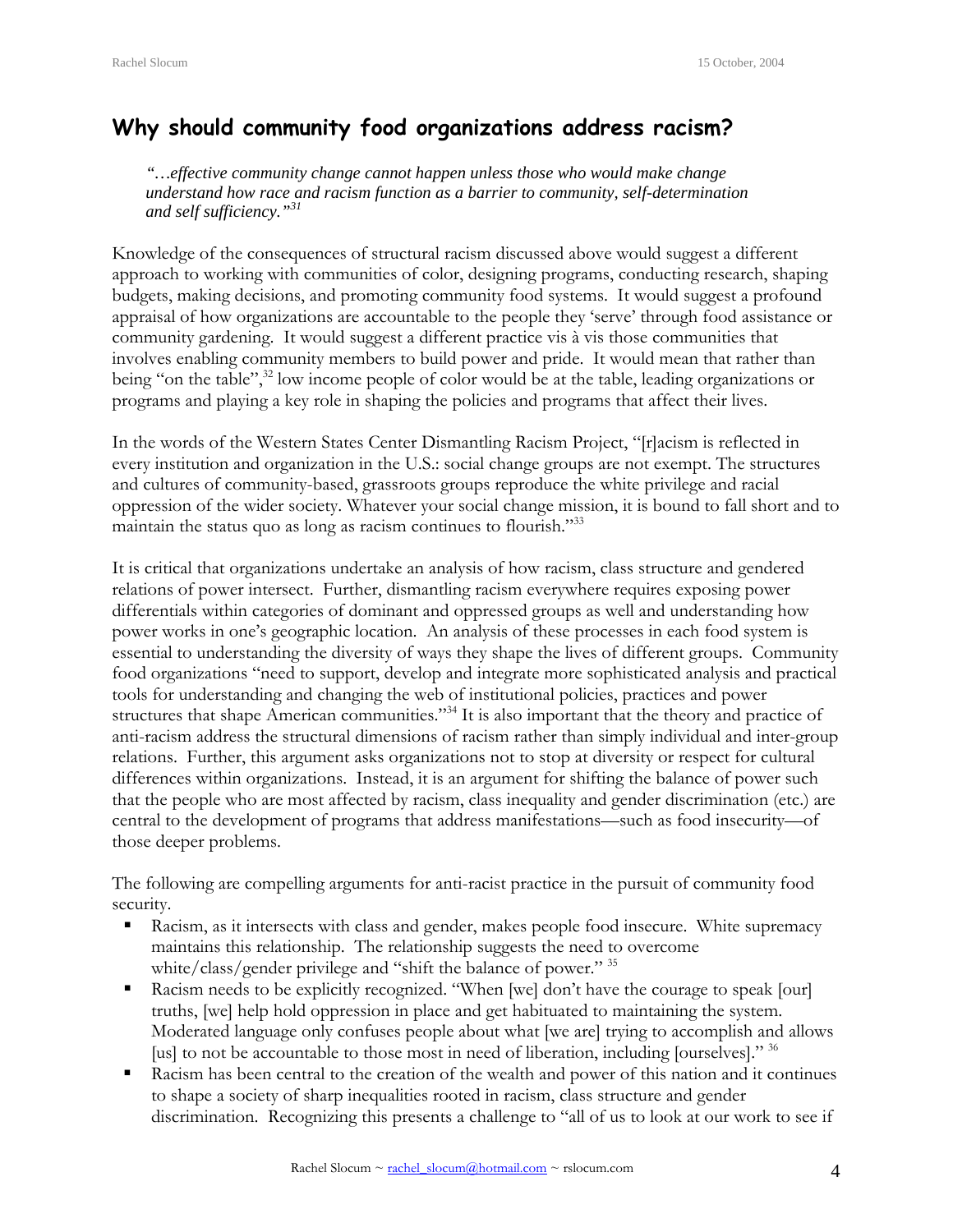the projects and policy solutions we are developing truly challenge the racist policies and practices which have been central to the development of the industrial food system." 37

- "If we are talking about building power and taking control of the food system but the vast majority of people looked to as leaders in the community food security movement are white, middle-class, highly educated folks, we need to ask 'WHO will take control?' and 'WHO is building power?<sup>5</sup> 38
- The persistence, reach and pervasiveness of racism suggest that food system organizations need to "seek ways to build a food justice approach that puts people of color and low-income communities at the center of the work."<sup>39</sup>
- The persistence of racism suggests the questions,
	- o "Do the solutions we are developing speak to the issues that low-income communities and communities of color have identified as crucial (i.e., living wage jobs, housing, child-care, supermarket development)?
	- o What are we doing to provide people with the resources and information they need to identify their own solutions?" <sup>40</sup>
- "What kinds of 'leadership' are we trying to foster? Paid organizational staff members are the primary people accumulating knowledge, insight, skills, and personal recognition. While these individuals become personally more powerful and able to influence decision-makers, does this change power differential between low-income and middle-income communities? How are those leaders accountable to the low-income communities they are working in?"<sup>41</sup>
- "Racism is everyone's problem, whether or not people of color are involved in your organization. Primarily white organizations can and should become anti-racist, even if their racial composition does not change"<sup>, 42</sup>
- If the concept of 'community' in community food systems is to have any meaning, organizations need to consider how interlocking processes<sup>43</sup> (racism, class, gender) shape the lives of people in communities. They might then consider whether community can exist with the significant disparities resulting from the intersection of racism, class structure and gender discrimination among other forms of institutionalized oppression. They might then think about orienting their work to dismantling those oppressions.

# **Anti-racist organizational assessment**

*"White experience becomes the unquestioned, assumed basis for examining what happens to all people. When white social justice activists use false universals and false analogies, they betray the depth of cultural racism and arrogance that plagues all white people in this country."44*

## **What steps has your organization taken to shift the balance of power?**

- Does your organization actively seek to move people of color and/or economically disadvantaged people into positions of leadership and decision making authority in your organization or in new organizations such that people are at the table, not on the table?
- Does your organization work in or promote alliances that bring people together across race, gender, class, ethnic, cultural, national etc. lines?
- Are you explicitly, formally and continually accountable to those people most affected by the problems your organization seeks to address in ways that ensure their voices are heard, amplified and respected and in ways that ensure your organization engages with the ideas and needs voiced?

The points below were taken from the RACE Program at the Western States Center, which in turn drew heavily on tools developed by Changeworks.<sup>45</sup> In no way is this a complete list of questions.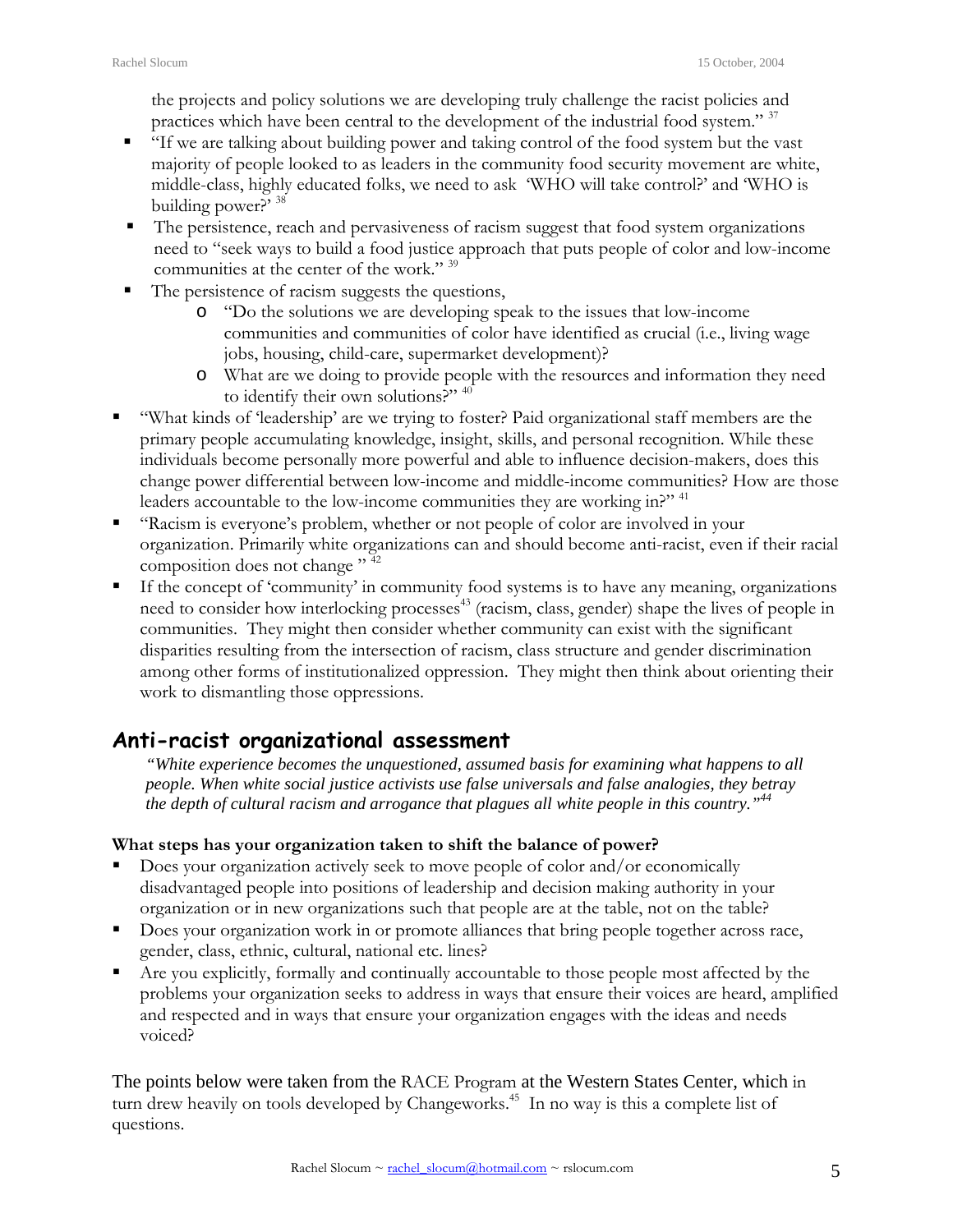### **Who makes decisions in your organization?**

- Does your organization have a goal to dismantle racism? Is this goal reflected in your decisionmaking process?
- Is there a shared analysis of who has decision-making power and who does not? Does everyone know how decisions are made?
- Is there a deliberate plan to develop the leadership of people of color staff members and to share decision-making authority?
- Is your organization accountable to people of color organizations and communities who are affected by but not part of the organization?

Anti-racist organizations develop the leadership of staff and members so that power can be shared in a meaningful and accountable way. In an anti-racist multi-racial organization, decision-making power is shared across race. A white anti-racist organization must create a decision-making process that is accountable to organizations and communities of color; this task is essential, complicated and requires constant attention.

## **Who has control and influence over financial resources?**

- Who develops the budget? Who does the fundraising?
- When the budget or fundraising plan reflects work to be done in support of people of color communities, do these communities have input on where the money comes from and how it is going to be spent?
- Does your organization advocate with funders to support the work of people of color organizations directly?

In an anti-racist multi-racial organization the budget and fundraising plan are understood by people of color as well as white people at all levels of the organization. Budgeting and fundraising in a white anti-racist organization must ensure accountability.

## **What kind of education about racism and oppression is provided through the organization?**

- Are people of color supported in seeking information around issues of internalized racist oppression and self-empowerment either within the organization or from outside the organization?
- Are white people supported in seeking information around issues of white privilege and supremacy either within the organization or from outside the organization?
- Are there regular trainings and discussions at the member, staff and board level about dismantling racism and accountability?

An anti-racist organization will provide training and encourage discussion about racism, white privilege, power and accountability with board, staff and members. People of color within an organization will have specific opportunities to understand and dismantle internalized racist oppression, while white people are charged with understanding and dismantling white privilege.

## **What is the culture of your organization?**

- What are the values and norms, stated or unstated?
- Are people of color welcomed in the organization only in so far as they assimilate into the existing organizational culture?
- Is white culture treated as the norm? Do the art, holiday activities, and food reflect people of color cultures?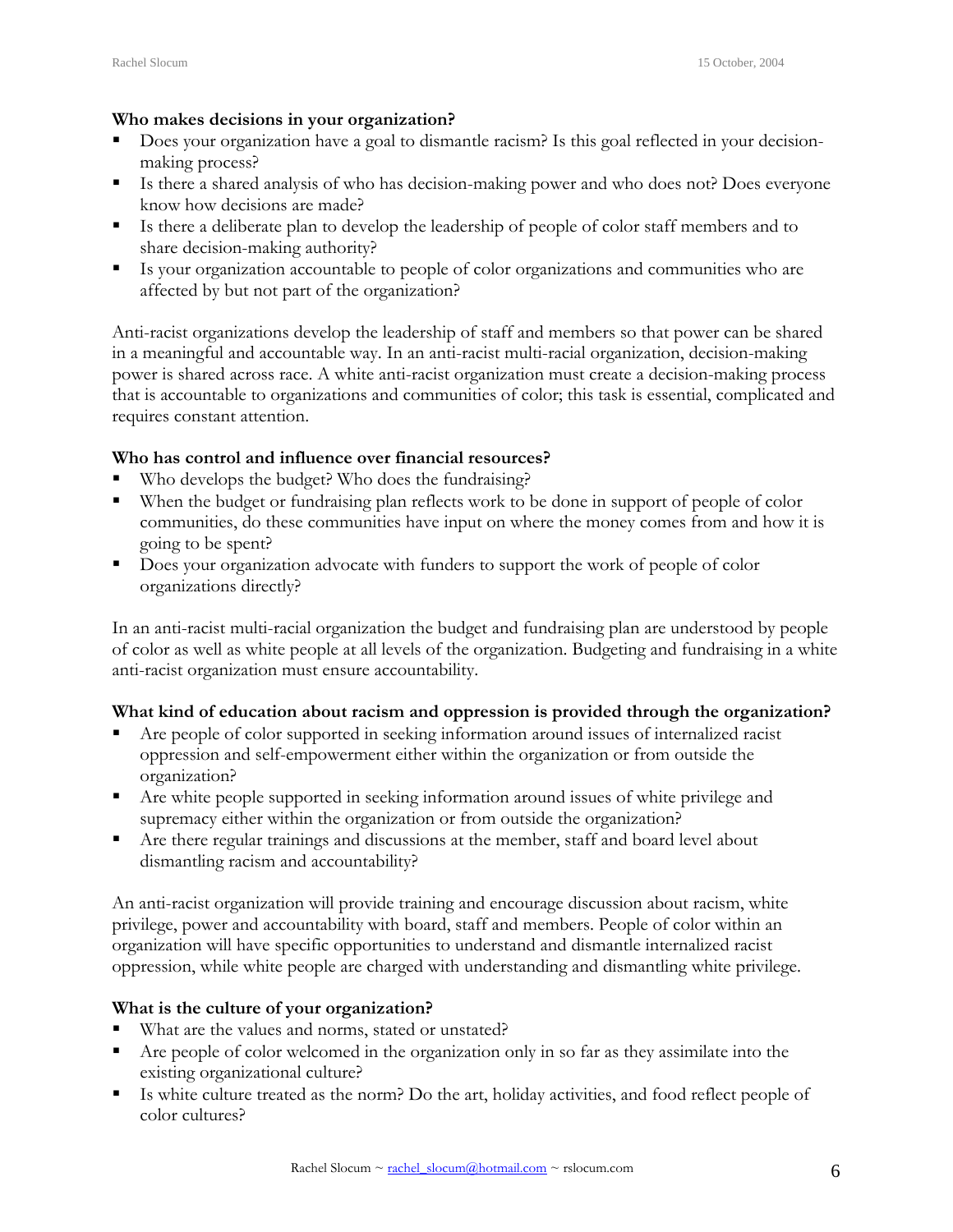- Is discussion of racism and oppression normal and encouraged or seen to distract from 'the real work?' Do people in leadership positions participate in and support discussion of power and oppression issues?
- Are there people of color who consistently do not participate in meetings and discussion? If so, is there active reflection on why, and how to encourage more balanced participation?

These questions reveal whether the day-to-day experience of the organization reflects the lives and cultures of people of color. Groups committed to addressing racism and oppression must examine the ways that we communicate, the space in which we work, and the activities we share.

## **How does your organization work in alliance with people of color organizations?**

- Does your organization provide support and resources for members, staff, and board members of color to develop leadership through working with organizations or campaigns led by people of color?
- Does your organization seek input and guidance from people of color organizations and community leaders of color in its strategic planning and decision-making?
- Does your organization advocate for the participation of people of color organizations when working in coalition with other groups?
- Does your organization provide support and resources for white members, staff, and board to develop as anti-racist white allies through working with organizations or campaigns led by people of color?

<sup>1</sup> 1 Haraway, Donna (1997) *Modest\_Witness@Second\_Millennium.FemaleMan©\_Meets\_OncoMouse™: feminism and technoscience*. Routledge,

<sup>&</sup>lt;sup>2</sup> See for instance, Mohanty, Chandra Talpade. (1991) Cartographies of struggle: third world women and the politics of feminism in *Third world women and the politics of feminism*. Ann Russo and Lourdes Torres Chandra T. Mohanty. (Eds.). Indiana University Press, Bloomington, 1-51.; Moraga, Cherríe and Gloria Anzaldúa. (1981) *This bridge called my back: writings by radical women of color.* Kitchen Table: Women of Color Press, New York.; Collins, Patricia Hill. (1998) Fighting words: African-American women, critical social

<sup>&</sup>lt;sup>3</sup> See for instance Omi, Michael and Howard Winant. (1986) *Racial formation in the US*. Routledge, New York.; Page, Clarence. (1996) *Showing my color: impolite essays on race and identity*. HarperCollins, NY.; Moller, Stephanie. (2002) Supporting poor single mothers: gender and race in the US welfare state. *Gender and Society* 16, 465-484.; Kelley, R. (1990) *Hammer and hoe.* University of North Carolina Press, Chapel Hill, NC.; hooks, bell. (1995) *Killing rage ending racism.* Henry Holt and Company, New York.; Holt, Thomas C. (2000) *The problem of race in the twenty-first century.* Harvard University Press, Cambridge, MA.; Gilmore, Ruth Wilson. (2002) Fatal couplings of power and difference: notes on racism and geography. *The Professional Geographer* 54, 15-24.; Bell, Derrick. (1992) *Faces at the bottom of the well: the permanence of racism*. BasicBooks, New York; Nevins, Joseph. (2002) *Operation Gatekeeper : the rise of the "illegal alien" and the making of the U.S.-Mexico boundary*. Routledge, New York.; Wilson, William Julius (1999) *The bridge over the racial divide:* **r***ising inequality and coalition politics.* University of California Press, Berkeley; Jennings, James (1994). *Blacks, Latinos, and Asians in urban America: status and prospects for politics and activism* Praeger, Westport, CT.<br><sup>4</sup> This term from Justin Schapp.<br><sup>5</sup> See Pulido, Laura (2002) Race, class and political activism: Black, Chicana/o and Japanese American activists in Southern California

<sup>1968-1978</sup> Antipode 34(4): 762-788<br>
6 West, Cornel. (1993a) *Prophetic reflections: notes on race and power in America*. Common Courage Press, Monroe, ME., 206.<br>
7 Nash, Catherine. (2003) Cultural geography: anti-racist geo

*American Quarterly* 47:369-87, 369 cited in Pulido, Laura. (2000) Rethinking environmental racism: white privilege and urban development in Southern California *Annals of the Association of American Geographers* 90(1):12-40, 13. See also Pence, Ellen. (1982) Racism--a white issue in *All the women are white, all the blacks are men but some of us are brave: black women's studies*. Patricia Bell Scott and Barbara Smith Gloria T. Hull. (Eds.). Feminist Press, Old Westbury NY, 45-47.

<sup>10</sup> Pulido, 2000, 15.

<sup>11</sup> Wise, Tim (May 24, 2003) The mother of all racial preferences http://www.zmag.org/sustainers/content/2003-05/24wise.cfm

<sup>12</sup> People's Institute for Survival and Beyond, discussed in an anti-racist training sponsored by the Many and One Coalition, Lewiston, Maine, October 8-10, 2004<br><sup>13</sup> Pulido, 2000.<br><sup>14</sup> Ibid., 15<br><sup>15</sup> People's Insitute Training, Lewiston, ME